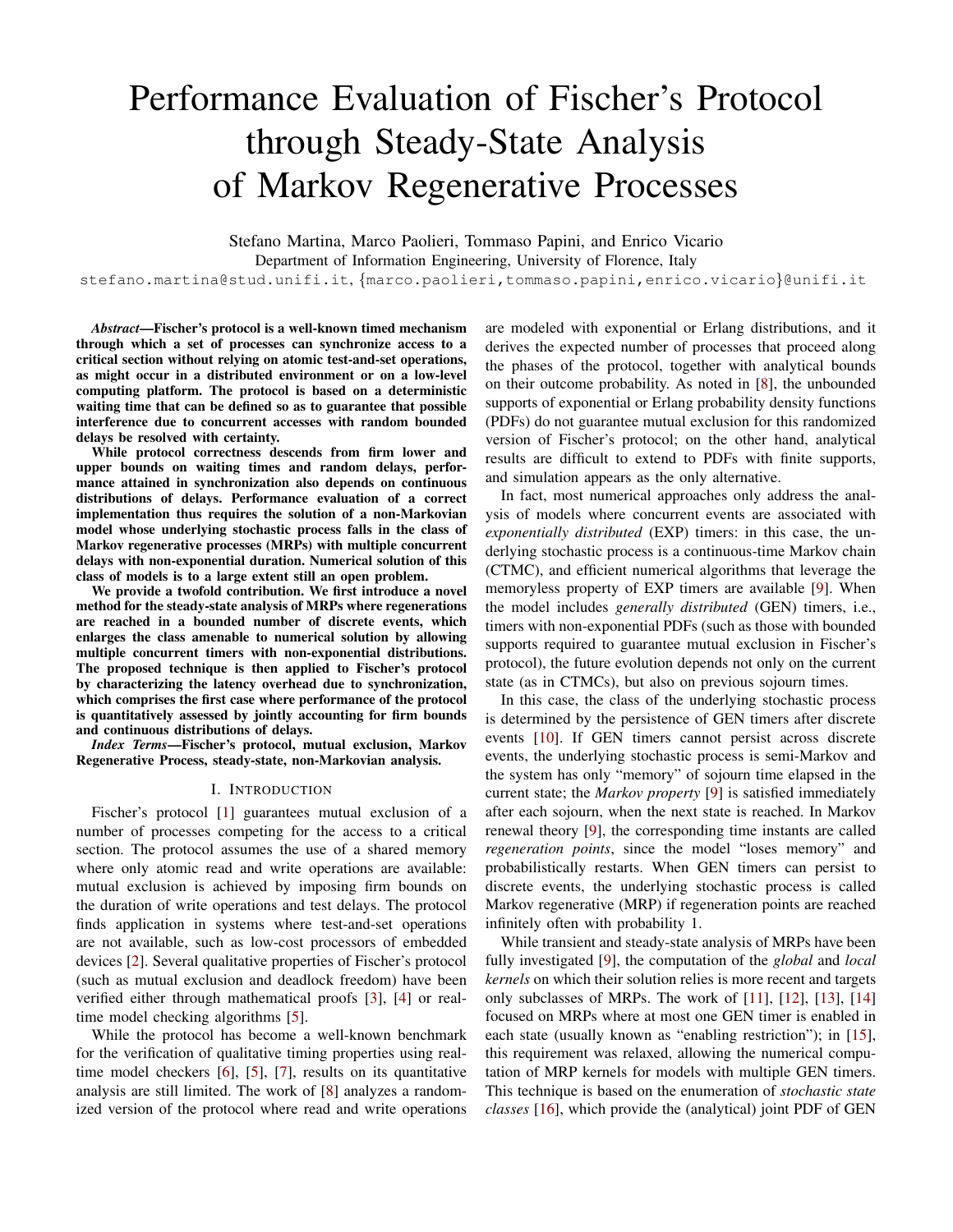timers after each discrete event; [\[15\]](#page-5-14) applied the technique to *transient* analysis, while [\[17\]](#page-5-16) proposed a solution for probabilistic model checking, analyzing quantitative properties for the transient regime of Fischer's protocol. No results have been reported for the application of Markov renewal theory to steady-state analysis of MRP models with multiple concurrent GEN timers (except for the case of deterministic timers [\[18\]](#page-5-17)).

In this work, we provide a twofold contribution. We first introduce a novel method for steady-state analysis of models with multiple concurrent GEN timers that reach regenerations within a bounded number of discrete events (Sect. [III\)](#page-2-0); in contrast with existing results [\[11\]](#page-5-10), [\[12\]](#page-5-11), [\[13\]](#page-5-12), [\[14\]](#page-5-13), the method can be applied to models where GEN timers overlap their activity periods. We then apply the method to evaluate the performance of a set of processes that synchronize the access to a critical section using Fischer's protocol (Sect. [IV\)](#page-3-0); the protocol is formulated with stochastic time Petri nets (STPNs) and combines deterministic waiting times with upper-bounded stochastic delays for write operations, as required for a correct implementation (Sect. [II\)](#page-1-0). Conclusions are drawn in Sect. [V.](#page-5-18)

## <span id="page-1-0"></span>II. A STOCHASTIC TIME PETRI NET MODEL OF FISCHER'S PROTOCOL

## *A. Stochastic time Petri nets*

An STPN [\[16\]](#page-5-15) is defined by a set of *transitions*, representing activities with stochastic duration, and a set of *places*; a *marking* assigns a natural number of *tokens* to each place. Places can serve as *input* or *output* places of a transition: when the marking assigns at least one token to each input place, the transition is enabled; after its firing, one token is removed from each input place and one token is added to each output place. A transition samples a *time to fire* when it becomes enabled; as in discrete event systems, the transition with minimum time to fire is the next event and its firing enables, disables, or restarts other events by removing tokens from input places and adding tokens to output places. In addition, arbitrary constraints on token counts (e.g., ? $place_1 > place_2)$  can limit the enabling of a transition, and *update functions* of the form "place ← *expression*" can specify additional updates of token counts after its firing.

Definition 1 (Syntax). A stochastic time Petri net is a tuple  $\langle P, T, A^-, A^+, B, U, EFT, LFT, F, W \rangle$  where: P and T are disjoint sets of places and transitions;  $A^- \subseteq P \times T$  and  $A^+ \subseteq T \times P$  are the precondition and post-condition relations;  $B$  and  $U$  associate each transition  $t$  with an enabling function  $B(t): \mathbb{N}^P \rightarrow \{true, false\}$  and with an update function  $U(t): \mathbb{N}^P \to \mathbb{N}^P$ . For each transition  $t \in T$ , the STPN also specifies an earliest firing time  $EFT(t) \in \mathbb{Q}_{\geq 0}$ , a latest firing time  $LFT(t) \in \mathbb{Q}_{\geqslant 0} \cup \{\infty\}$  such that  $EFT(t) \leq LFT(t)$ , a distribution  $F_t$  such that  $x < EFT(t) \Rightarrow F_t(x) = 0$  and  $x > LFT(t) \Rightarrow F_t(x) = 1$ , and a weight  $W(t) \in \mathbb{R}_{>0}$ .

A place p is said to be an *input* or *output* place for a transition t if  $(p, t) \in A^-$  or  $(t, p) \in A^+$ , respectively. Following the usual terminology of stochastic Petri nets, a transition  $t$ is called *immediate* (IMM) if  $EFT(t) = LFT(t) = 0$  and *timed* otherwise; a timed transition is called *exponential* (EXP) if  $F_t(x) = 1 - e^{-\lambda x}$  for some rate  $\lambda \in \mathbb{R}_{>0}$ , or *general* (GEN) if its time to fire is distributed according to a nonexponential distribution; as a special case, a GEN transition  $t$ is *deterministic* (DET) if  $EFT(t) = LFT(t) > 0$ . For each transition  $t$ , we assume that  $F_t$  can be expressed as the integral function of a PDF  $f_t$ , i.e.,  $F_t(x) = \int_0^x f_t(y) dy$ .

Given an STPN, a *marking*  $m \in \mathbb{N}^P$  assigns a natural number of tokens to each place of the net. A transition  $t$  is *enabled* by m if m assigns at least one token to each of its input places and the enabling function  $B(t)(m)$  evaluates to *true*; the set of transitions enabled by m is denoted as  $E(m)$ .

**Definition 2** (State). The state of an STPN is a pair  $\langle m, \vec{\tau} \rangle$ where  $m \in \mathbb{N}^P$  is a marking and  $\vec{\tau} \in \mathbb{R}_{\geqslant 0}^{E(m)}$  is a real-valued vector assigning a *time to fire*  $\vec{\tau}(t) \in \mathbb{R}_{\geqslant 0}^{\infty}$  to each enabled transition  $t \in E(m)$ .

**Definition 3** (Semantics). Given an initial marking  $m_0$ , an *execution* of the STPN is represented by a (finite or infinite) path  $\omega = s_0 \xrightarrow{\gamma_1} s_1 \xrightarrow{\gamma_2} s_2 \xrightarrow{\gamma_3} \cdots$  such that:  $s_0 = \langle m_0, \vec{\tau}_0 \rangle$ is the initial state, where the time to fire  $\vec{\tau}_0(t)$  of each enabled transition  $t \in E(m_0)$  is sampled according to the distribution  $F_t$ ;  $\gamma_i \in T$  is the *i*th transition fired along  $\omega$  and  $s_i = \langle m_i, \vec{\tau}_i \rangle$  is the state after its firing. In each state  $s_i$ :

- The next transition  $\gamma_{i+1}$  is selected from the set of enabled transitions with minimum time to fire according to a discrete distribution given by weights: if  $E_{\text{min}} =$  $\arg \min_{t \in E(m_i)} \vec{\tau_i}(t)$ , then  $t \in E_{\text{min}}$  is selected with probability  $p_t = W(t)/(\sum_{u \in E_{\text{min}}} W(u)).$
- After the firing of  $\gamma_{i+1}$ , the new marking  $m_{i+1}$  is derived by (1) removing a token from each input place of  $\gamma_{i+1}$ , (2) adding a token to each output place of  $\gamma_{i+1}$ , and (3) applying the update function  $U(\gamma_{i+1})$ . A transition t enabled by  $m_{i+1}$  is said to be *persistent* if it is distinct from  $\gamma_{i+1}$  and it is enabled also by  $m_i$  and by the intermediate markings after steps (1) and (2); otherwise, t is said to be *newly enabled*.
- For each newly enabled transition  $t$ , the time to fire  $\vec{\tau}_{i+1}(t)$  is sampled according to the distribution  $F_t$ ; for each persistent transition  $t$ , the time to fire in  $s_i$  is reduced by the sojourn time in the previous marking, i.e.,  $\vec{\tau}_{i+1}(t) = \vec{\tau}_i(t) - \vec{\tau}_i(\gamma_{i+1}).$

## *B. A stochastic model of Fischer's protocol*

Fig. [1](#page-2-1) illustrates an STPN model of three processes  $P_1$ ,  $P_2$ ,  $P_3$  (the same scheme can be extended to any number of processes) that synchronize their access to a mutually-exclusive critical section using Fischer's protocol. Each horizontal section represents a process, and place id encodes a shared variable *id* that can take the values  $\{0, 1, 2, 3\}$ . In the protocol specification [\[1\]](#page-5-0), when  $id = 0$ , each process  $P_i$  can attempt to access the critical section by  $(1)$  writing its identifier i to *id*, (2) waiting for a time greater than the maximum write time of any other process, and (3) reading *id* again to ensure that  $id = i$ . If  $id \neq i$ , the process must wait until  $id = 0$  before a new attempt. In the model, each process  $P_i$  eventually leaves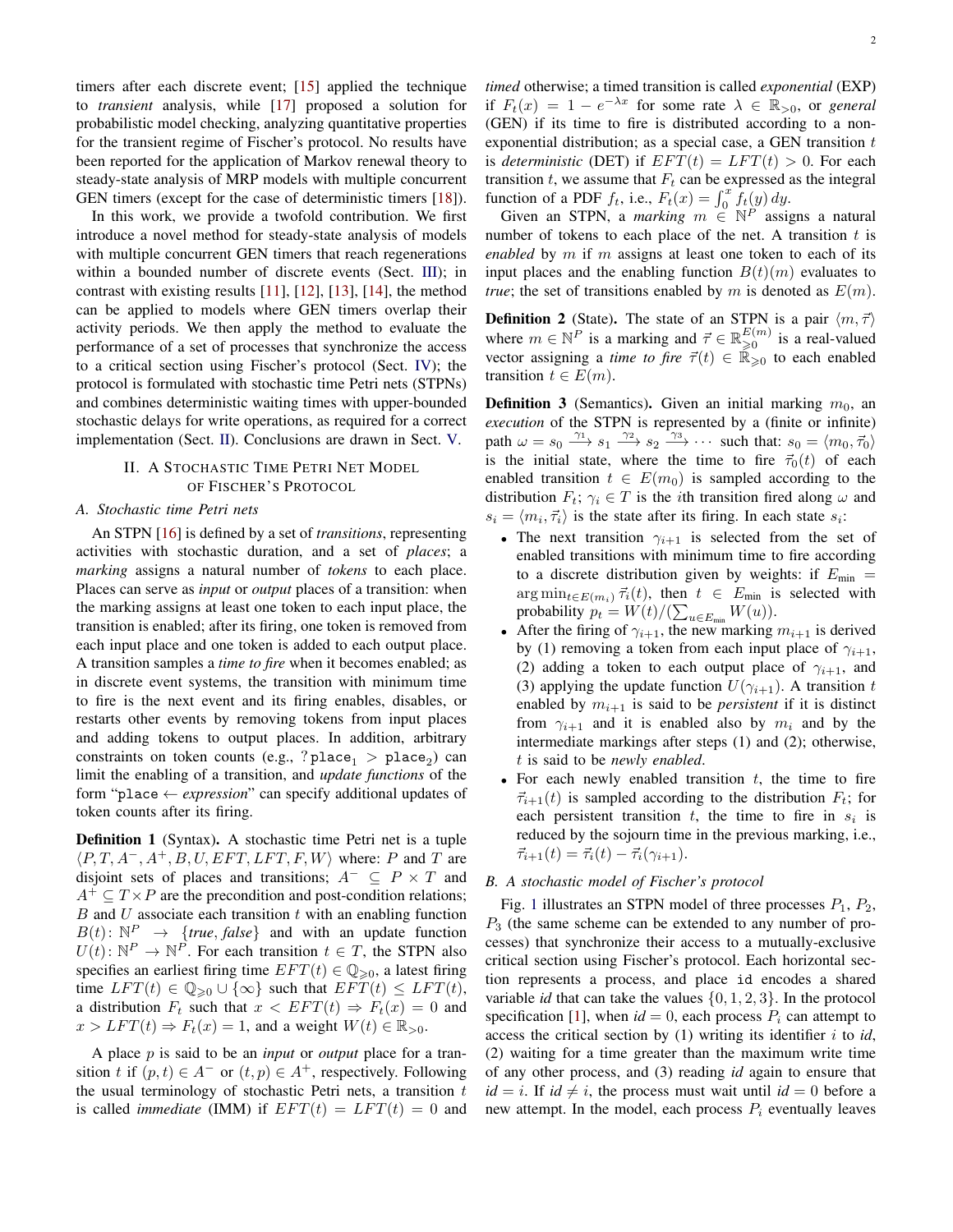<span id="page-2-1"></span>

Fig. 1: STPN model of three processes accessing a critical section with Fischer's mutual exclusion protocol.

its idle state through transition  $\text{arrival}_i$  (EXP with rate 0.1) and enters the contention by reaching place  $\texttt{writing}_i$  as soon as id = 0 (IMM transition readEmpty, with enabling function  $?id = 0$ ; it then sets the shared variable to its own identifier (update function id  $\leftarrow i$ ) at the end of a write operation (transition write<sub>i</sub>, with duration uniformly distributed over  $[0, 1]$ ), and sojourns in a waiting state (place waiting<sub>i</sub>) for a time greater than the maximum time that any process can spend writing to id (transition wait<sub>i</sub>, DET equal to 1). When the wait completes, process  $P_i$  reads id again to ensure that its write has finished last (place reading<sub>i</sub>): if id  $\neq i$ , the control goes back to the initial state of contention ready<sub>i</sub> (IMM transition readOther<sub>i</sub>); whereas, if the shared variable is still equal to the process identifier (i.e.,  $id = i$ ),  $P_i$  enters the critical section  $cs_i$  (IMM transition readSelf<sub>i</sub>), performs its service (transition service<sub>i</sub>, uniform over  $[0,2]$ ), and then resets id (IMM transition reset<sub>i</sub>), returning idle.

Mutual exclusion is enforced through the use of concurrent GEN timers with bounded supports: the time spent in the waiting phase by each process is greater than the maximum writing time of any other process [\[3\]](#page-5-2).

## III. STEADY-STATE ANALYSIS OF MRPS WITH STOCHASTIC STATE CLASSES

### <span id="page-2-0"></span>*A. Steady-state analysis of MRPs*

An MRP [\[9\]](#page-5-8) is a continuous-time stochastic process embedding a Markov renewal sequence that defines a sequence of *regeneration points* where future behavior depends on past history only through the current regeneration state.

Definition 4 (Markov renewal sequence). Given a probability space  $(\Omega, \mathcal{A}, P)$  and a finite set R, the sequence of random

variables  $\{(X_n, T_n), n \in \mathbb{N}\}\$  with  $X_n \in \mathcal{R}, T_n \in \mathbb{R}_{\geqslant 0}$ , and  $0 = T_0 \leq T_1 \leq \cdots \leq T_n$ , is a time-homogeneous *Markov renewal sequence* with state space  $\mathcal{R}$  and kernel  $G_{ik}(t)$  if

$$
P\{X_{n+1} = k, T_{n+1} - T_n \le t \mid X_0, \dots, X_n, T_1, \dots, T_n\}
$$
  
= 
$$
P\{X_1 = k, T_1 \le t \mid X_0 = i\} := G_{ik}(t)
$$

for all  $n \in \mathbb{N}$ ,  $i, k \in \mathcal{R}$ , and  $t \in \mathbb{R}_{\geqslant 0}$ .

Definition 5 (Markov regenerative process). A stochastic process  $\{M(t), t \geq 0\}$  defined on the probability space  $(\Omega, \mathcal{A}, P)$ and taking values in M is said to be *Markov regenerative* if there exists a Markov renewal sequence  $\{(X_n, T_n), n \in \mathbb{N}\}\$ with finite state space  $R$  such that

- for each  $n \in \mathbb{N}$ ,  $T_n$  is a stopping time for  $\{M(t), t \geq 0\}$ and  $X_n \in \mathcal{R}$  is determined by  $\{M(u), 0 \le u \le T_n\};$
- for each  $n \in \mathbb{N}$ ,  $m \geq 1$ ,  $0 \leq t_1 \leq \cdots \leq t_m$  and positive function f defined on  $\mathcal{M}^m$ ,

$$
E\{f(M(T_n + t_1), \dots, M(T_n + t_m)) \mid X_n, M(u) \forall u \le T_n\}
$$
  
= 
$$
E\{f(M(t_1), \dots, M(t_m)) \mid X_n\}.
$$

Steady-state behavior of an MRP can be analyzed through its global kernel  $G_{ik}(t) := P\{X_1 = k, T_1 \le t \mid X_0 = i\}$ and local kernel  $L_{ij}(t) := P\{M(t) = j, T_1 > t \mid X_0 = i\}$ for all regeneration states  $i, k \in \mathcal{R}$ , and for all states  $j \in$ M. The global kernel  $G_{ik}(t)$  characterizes the occurrence of regenerations, while the local kernel  $L_{ij}(t)$  characterizes the behavior between subsequent regenerations: if  $i \in \mathcal{R}$  is the initial regeneration state,  $G_{ik}(t)$  gives the probability that the next regeneration is reached within time t on  $k \in \mathcal{R}$ , while  $L_{ii}(t)$  gives the probability that the next regeneration has not been reached at time t and the current state is  $j \in \mathcal{M}$ .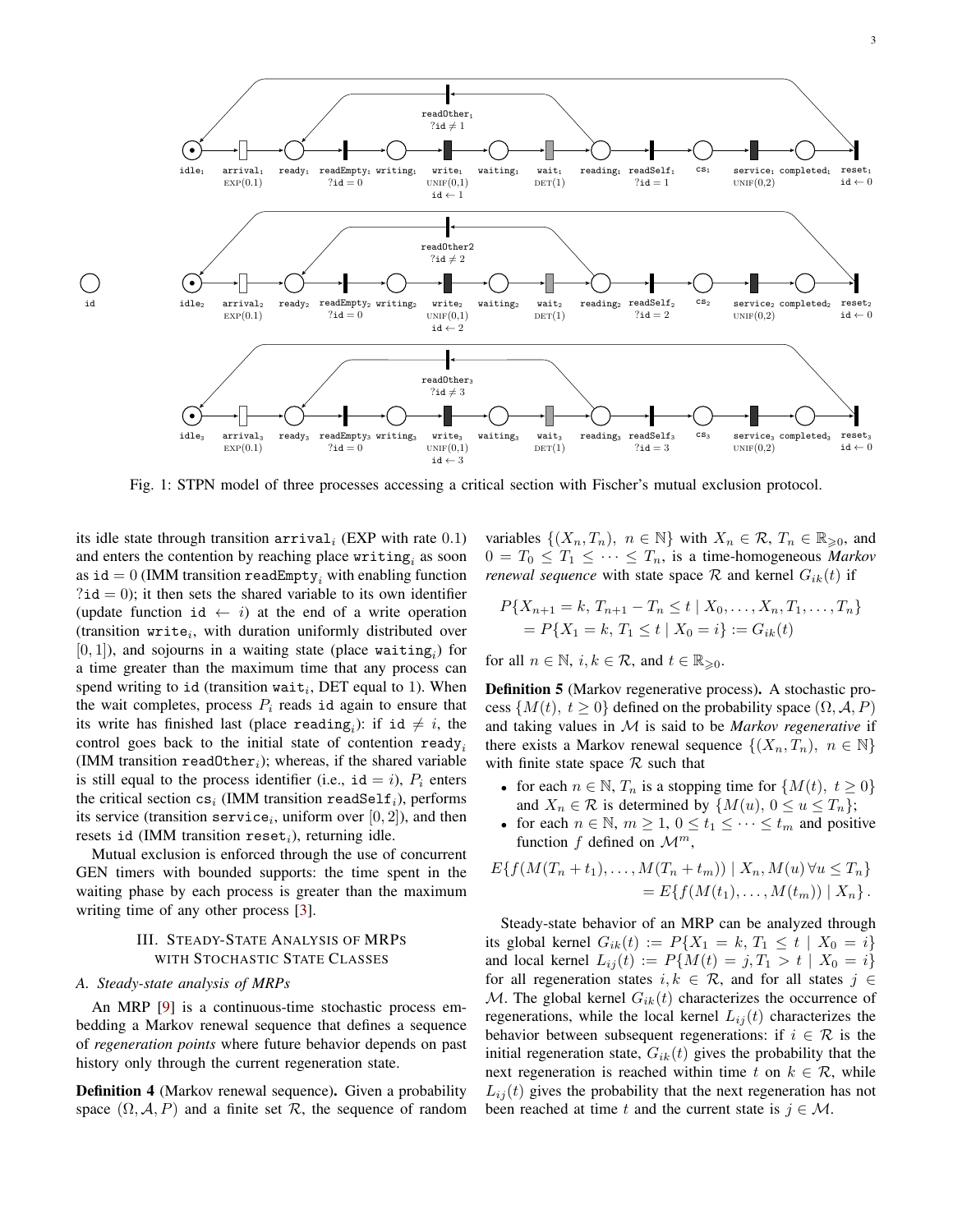From the local and global kernels, steady-state probabilities of an MRP can be derived as follows [\[9\]](#page-5-8), [\[19\]](#page-5-19).

<span id="page-3-1"></span>**Theorem 1.** Let  $\{M(t), t \geq 0\}$  be an MRP with kernels  $G_{ik}(t)$  and  $L_{ij}(t)$  for all  $i, k \in \mathcal{R}, j \in \mathcal{M}, t \in \mathbb{R}_{\geqslant 0}$  and *aperiodic, irreducible and recurrent non-null Markov renewal sequence. Then, for all*  $j \in M$ *,* 

$$
\lim_{t \to \infty} P\{M(t) = j\} = \frac{\sum_{i \in \mathcal{R}} \pi_i \alpha_{ij}}{\sum_{i \in \mathcal{R}, m \in \mathcal{M}} \pi_i \alpha_{im}}
$$

where:  $\alpha_{ij} := \int_0^\infty L_{ij}(t) dt$  is the expected time spent in  $j \in$ M before a new regeneration after  $i \in \mathcal{R}$ ;  $\vec{\pi}$  is the steady*state solution of the DTMC embedded at regeneration points, i.e.,*  $\sum_{i \in \mathcal{R}} \pi_i = 1$  *and*  $\vec{\pi} = \vec{\pi} \mathbf{G}$ *, with*  $\mathbf{G} := \lim_{t \to \infty} \mathbf{G}(t)$ *.* 

# *B. Derivation of*  $\alpha_{ij}$  *and*  $G_{ik}$  *using stochastic state classes*

Using Theorem [1,](#page-3-1) steady-state probabilities of a model can be derived from the values of  $\alpha_{ij}$  and  $G_{ik}$  for the underlying MRP. To compute these quantities, we leverage *stochastic state classes* [\[16\]](#page-5-15), which have been previously applied to the evaluation of local and global kernels for transient analysis of MRPs with multiple concurrent GEN timers [\[15\]](#page-5-14). Each class characterizes the state of an STPN after a discrete event, encoding the marking and the support and joint distribution of remaining times to fire of GEN transitions.

<span id="page-3-2"></span>Definition 6 (Stochastic state class). A *stochastic state class* is a tuple  $\Sigma = \langle m, D_{\vec{\tau}}, f_{\vec{\tau}} \rangle$  where:  $m \in \mathbb{N}^P$  is a marking;  $f_{\vec{\tau}}$  is the PDF (immediately after the previous firing) of the random vector  $\vec{\tau} = (\tau_1, \dots, \tau_n)$  of remaining times to fire of transitions enabled by  $m; D_{\vec{\tau}} \subseteq \mathbb{R}^n$  is the support of  $f_{\vec{\tau}}$ .

Given a stochastic state class  $\Sigma$ , the state PDF conditioned on the firing of a transition  $\gamma$  is given by the *successor* of  $\Sigma$ .

Definition 7 (Succession relation). We say that, with probability  $\mu$ ,  $\Sigma' = \langle m', D_{\vec{\tau}'}, f_{\vec{\tau}'} \rangle$  is the *successor* of  $\Sigma = \langle m, D_{\vec{\tau}}, f_{\vec{\tau}} \rangle$ through  $\gamma \in E(m)$ , and we write  $\Sigma \stackrel{\gamma,\mu}{\Longrightarrow} \Sigma'$ , if, given that the marking of the STPN is m and  $\vec{\tau}$  is a random vector distributed over  $D_{\vec{\tau}}$  according to  $f_{\vec{\tau}}$ , then: transition  $\gamma$  has nonzero probability  $\mu$  of firing; if  $\gamma$  fires, its firing yields marking  $m'$  and, conditioned on this event, the new vector of times to fire  $\vec{\tau}'$  is distributed over  $D_{\vec{\tau}'}$  according to  $f_{\vec{\tau}'}$ .

If all transitions in the model are associated with a deterministic or expolynomial distribution [\[11\]](#page-5-10) with possibly bounded support, the relation  $\frac{\gamma,\mu}{\longrightarrow}$  can be enumerated through a symbolic calculus that integrates the derivation of DBM supports and of the analytical form of joint PDFs [\[16\]](#page-5-15).

We enumerate stochastic state classes from initial classes corresponding to all reachable regeneration states, which specify the marking and a vector of (deterministic) elapsed times for GEN timers [\[17\]](#page-5-16). The enumeration proceeds along any sequence of transition firings with nonzero probability until a new regeneration is detected (i.e., GEN timers are newly enabled or enabled since a deterministic time), resulting in a tree structure where nodes are associated with classes, edges with firing probabilities, and leaves with regenerations.

To compute  $G_{ik}$  for all  $k \in \mathcal{R}$ , we enumerate the tree of stochastic state classes from regeneration  $i \in \mathcal{R}$  until a new regeneration is reached on every leaf. Each path  $\Sigma_0 \stackrel{\gamma_1,\mu_1}{\Longrightarrow} \Sigma_1 \stackrel{\gamma_2,\mu_2}{\Longrightarrow} \cdots \stackrel{\gamma_n,\mu_n}{\Longrightarrow} \Sigma_n$  from the root  $\Sigma_0$  to a leaf node  $\Sigma_n$  provides the probability  $p_{reach}(\Sigma_n) = \prod_{i=1}^n \mu_i$  that  $\Sigma_n$  is reached from  $\Sigma_0$ . We compute  $G_{ik} := \lim_{t \to \infty} G_{ik}(t) =$  $P{X_1 = k | X_0 = i}$  for all  $k \in \mathcal{R}$  by summing up reaching probabilities of leaves that correspond to regeneration  $k$ :

$$
G_{ik} = \sum_{\substack{\Sigma \in \text{LEaves}(i) \text{ s.t.} \\ \Sigma \text{ has regeneration } k}} p_{reach}(\Sigma).
$$

The expected time  $\alpha_{ij}$  spent in state  $j \in \mathcal{M}$  after each occurrence of regeneration  $i \in \mathcal{R}$ , and before a new regeneration, is equal to the expected time spent in any inner node with marking  $j$  in the tree enumerated from  $i$ :

$$
\alpha_{ij} = \sum_{\substack{\Sigma \in \text{INNER}(i) \text{ s.t.} \\ \Sigma \text{ has marking } j}} p_{reach}(\Sigma) SJ(\Sigma)
$$

where INNER(i) is the set of inner nodes in the tree and  $SJ(\Sigma)$ is the expected sojourn time of  $\Sigma$ . In turn, according to Def. [6,](#page-3-2) if  $\Sigma := \langle m, D, f \rangle$ , the expected sojourn time  $SJ(\Sigma)$  can be computed by partitioning the support  $D$  of  $f$  into a finite set of sub-zones  $D_t := \{ \vec{\tau} \in D \mid \vec{\tau}(t) \leq \vec{\tau}(u) \,\forall u \in E(m) \},\$ one for each transition  $t \in E(m)$  enabled by m, such that the time to fire  $\vec{\tau}(t)$  of t is minimum in  $D_t$  and thus, according to the race semantics of STPNs, equal to the sojourn time in  $\Sigma$ . Hence,  $SJ(\Sigma) = \sum_{t \in E(m)} \int_{D_t} x f(x) dx$ .

## IV. EVALUATION

<span id="page-3-0"></span>The solution technique presented in Sect. [III](#page-2-0) allows us to compute steady-state probabilities for the STPN model of Fischer's protocol introduced in Sect. [II.](#page-1-0) The solution was implemented using functions provided by the ORIS API and made available both as an API primitive and as a new analysis engine in the ORIS Tool (www.oris-tool.org) [\[20\]](#page-5-20).

The new feature was applied to characterize the *latency* experienced by a process in the access to the critical section. Latency for the ith process is computed as the steady-state probability that the process is in any of the states visited after leaving the idle state and before reaching the critical  ${\rm section, \,i.e.,} \, Latency_i := P\{{\tt ready}_i + \mathtt{writing}_i + \mathtt{waiting}_i + \mathtt{$ reading<sub>i</sub> = 1. Model parameters were varied (uniformly for all processes, or only for processes other than  $i$ ) so as to assess sensitivity with respect to: the arrival rate  $\lambda$ , which determines the sojourn time in the idle state; the number  $n$  of concurrent processes; the maximum duration st of the sojourn time in the critical section; the maximum writing time  $wt$ , which is assumed to be equal to the waiting time after a write operation. For example,  $\lambda = 0.1$ ,  $n = 3$ ,  $st = 2$ ,  $wt = 1$  in Fig. [1.](#page-2-1)

All the experiments were carried out on a machine with two Intel Xeon E5640 processors (2.66 GHz, 12 MB cache, 4 cores) and 32 GB of RAM; computation times were almost insensitive to any parameter variation, except for the number of processes  $n$ : on average, each experiment takes  $0.26$  s to complete with  $n = 3$ , 13 s with  $n = 4$ , and 930 s with  $n = 5$ .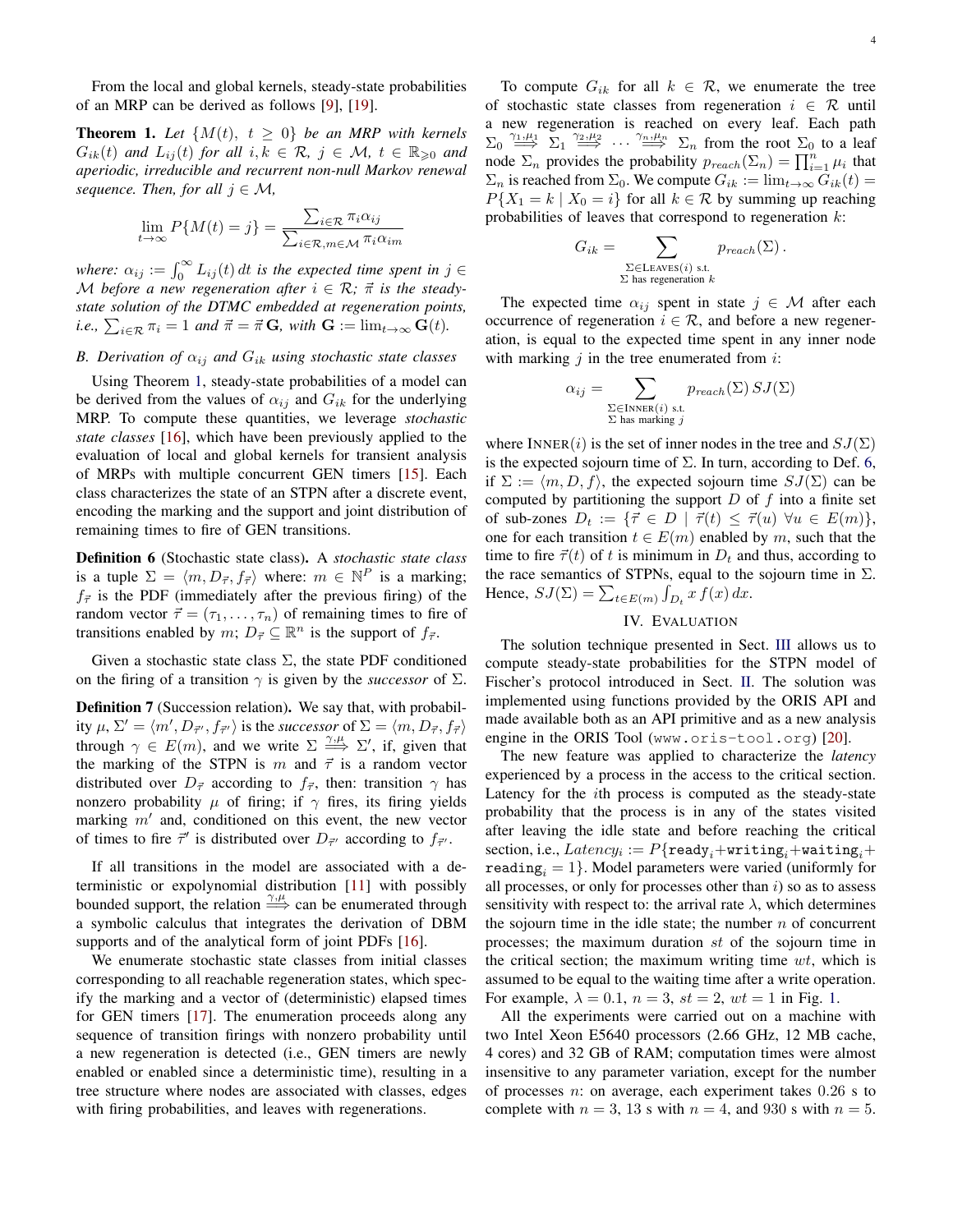<span id="page-4-0"></span>

Fig. 2: Latency<sub>1</sub> as a function of the arrival rate  $\lambda$  for different values of the number  $n$  of processes.

<span id="page-4-1"></span>

Fig. 3: Latency<sub>1</sub> as a function of the arrival rate  $\lambda$  of other processes, for constant arrival rate  $\lambda_1 = 0.1$  and varying number  $n$  of processes.

## *A. Latency with respect to* λ *and* n

Fig. [2](#page-4-0) plots latency of process  $P_1$  as a function of the arrival rate  $\lambda$  (equal for all processes) and number of processes n. Latency increases with  $\lambda$  due to a twofold mechanism: on the one hand, an increase of  $\lambda$  reduces the time spent by  $P_1$  in the idle state, thus increasing the number of times that the process engages the access protocol; on the other hand, it also increases the contention with other processes, resulting in a larger time spent by  $P_1$  in latency states for each access. The latter mechanism also explains the increase of latency observed when the number of concurrent processes increases.

Fig. [3](#page-4-1) plots the latency of process  $P_1$  when the arrival rate  $\lambda_1$  of  $P_1$  is kept equal to 0.1 and the rate  $\lambda$  of other processes is increased, for different values of  $n$ . This setting isolates the effect on latency induced by increased concurrency, abstracting from the idle time of  $P_1$ . For this reason, the increase in latency with respect to  $\lambda$  is lower than in Fig. [2.](#page-4-0)

## *B. Latency with respect to service times*

Fig. [4](#page-4-2) plots latency of process  $P_1$  as a function of the arrival rate  $\lambda$  (equal for all processes), for different values of the maximum sojourn time st in the critical section. For low values of  $λ$ , the degree of concurrency is low and latency

<span id="page-4-2"></span>

Fig. 4: Access latency as a function of  $\lambda$  for  $n = 3$  processes, for varying values of maximum sojourn time in critical section.

<span id="page-4-3"></span>

Fig. 5: Probability that the critical section is occupied, as a function of the arrival rate  $\lambda$ , for  $n = 3$  processes and different values of the maximum sojourn time.

grows almost linearly; in contrast, the use of the resource saturates for high values of  $\lambda$ .

For low arrival rates  $\lambda$ , higher service times st result in higher latency: when arrivals are rare, interference and blocking will arise only in the presence of long sojourn times, which will increase both the probability that the critical section is already in use when process  $P_1$  becomes ready, and the expected number of contending processes. Whereas, for higher values of  $\lambda$ , an increase of the sojourn time st in the critical section will result in lower latency: when  $\lambda$  grows, the usage of the resource is saturated, and contentions occur at each access; a higher duration of the sojourn time st then reduces the proportion of time spent in the access to the critical section.

To support this interpretation, Fig. [5](#page-4-3) plots the resource usage, calculated as the probability that at least one process is in the critical section (due to symmetry, cumulative resource usage is  $n$  times that of each process). Increased sojourn times in the critical section tend to anticipate saturation of the resource and result in higher usage. In fact, under a high degree of concurrency, the time required to complete a contention will be close to the worst-case writing time plus the waiting time; asymptotic resource usage can thus be approximated as  $E[ST]/(E[ST] + 2 wt)$  where  $E[ST] = st/2$  is the expected value of the sojourn time.